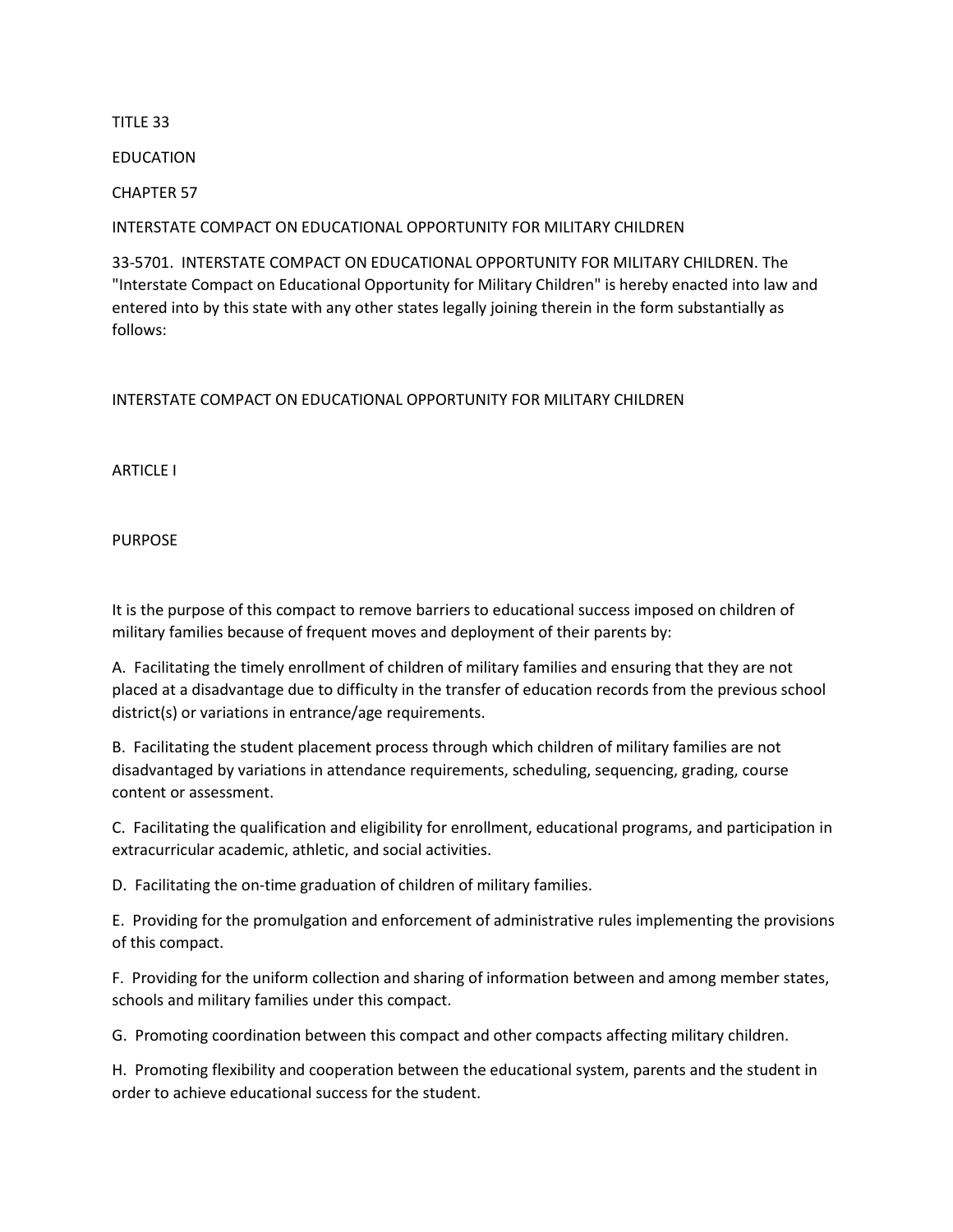### ARTICLE II

#### DEFINITIONS

As used in this compact, unless the context clearly requires a different construction:

A. "Active duty" means: full-time duty status in the active uniformed service of the United States, including members of the national guard and reserve on active duty orders pursuant to 10 U.S.C. sections 1209 and 1211.

B. "Children of military families" means: a school-aged child(ren), enrolled in kindergarten through twelfth grade, in the household of an active duty member.

C. "Compact commissioner" means: the voting representative of each compacting state appointed pursuant to article VIII of this compact.

D. "Deployment" means: the period one (1) month prior to the service members' departure from their home station on military orders though six (6) months after return to their home station.

E. "Education(al) records" means: those official records, files, and data directly related to a student and maintained by the school or local education agency including, but not limited to, records encompassing all the material kept in the student's cumulative folder such as general identifying data, records of attendance and of academic work completed, records of achievement and results of evaluative tests, health data, disciplinary status, test protocols, and individualized education programs.

F. "Extracurricular activities" means: a voluntary activity sponsored by the school or local education agency or an organization sanctioned by the local education agency. Extracurricular activities include, but are not limited to, preparation for and involvement in public performances, contests, athletic competitions, demonstrations, displays, and club activities.

G. "Interstate Commission on Educational Opportunity for Military Children" means: the commission that is created under article IX of this compact, which is generally referred to as the interstate commission.

H. "Local education agency" means: a public authority legally constituted by the state as an administrative agency to provide control of and direction for kindergarten through twelfth grade public educational institutions.

I. "Member state" means: a state that has enacted this compact.

J. "Military installation" means: a base, camp, post, station, yard, center, homeport facility for any ship, or other activity under the jurisdiction of the department of defense, including any leased facility, which is located within any of the several states, the District of Columbia, the Commonwealth of Puerto Rico, the U.S. Virgin Islands, Guam, American Samoa, the Northern Marianas Islands and any other United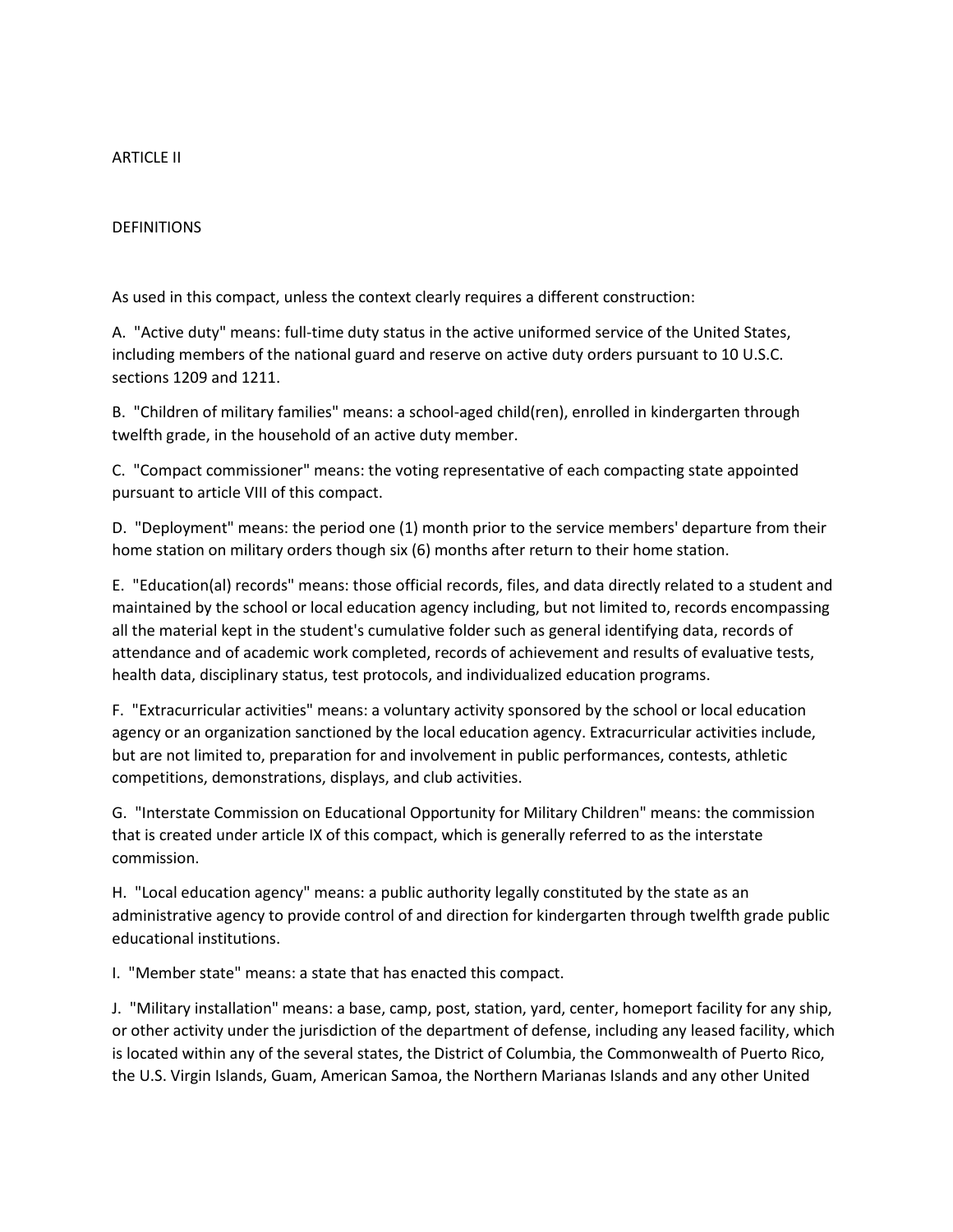States territory. Such term does not include any facility used primarily for civil works, rivers and harbors projects, or flood control projects.

K. "Nonmember state" means: a state that has not enacted this compact.

L. "Receiving state" means: the state to which a child of a military family is sent, brought, or caused to be sent or brought.

M. "Rule" means: a written statement by the interstate commission promulgated pursuant to article XII of this compact that is of general applicability, implements, interprets or prescribes a policy or provision of the compact, or an organizational, procedural, or practice requirement of the interstate commission, and has the force and effect of statutory law in a member state, and includes the amendment, repeal, or suspension of an existing rule.

N. "Sending state" means: the state from which a child of a military family is sent, brought, or caused to be sent or brought.

O. "State" means: a state of the United States, the District of Columbia, the Commonwealth of Puerto Rico, the U.S. Virgin Islands, Guam, American Samoa, the Northern Marianas Islands and any other United States territory.

P. "Student" means: the child of a military family for whom the local education agency receives public funding and who is formally enrolled in kindergarten through twelfth grade.

Q. "Transition" means: 1) the formal and physical process of transferring from school to school; or 2) the period of time in which a student moves from one school in the sending state to another school in the receiving state.

R. "Uniformed service(s)" means: the army, navy, air force, marine corps, and coast guard as well as the commissioned corps of the national oceanic and atmospheric administration, and public health services.

S. "Veteran" means: a person who served in the uniformed services and who was discharged or released therefrom under conditions other than dishonorable.

ARTICLE III

### **APPLICABILITY**

A. Except as otherwise provided in section B. of this article, this compact shall apply to the children of:

1. Active duty members of the uniformed services as defined in this compact, including members of the national guard and reserve on active duty orders pursuant to 10 U.S.C. section 1209 and 1211;

2. Members or veterans of the uniformed services who are severely injured and medically discharged or retired for a period of one (1) year after medical discharge or retirement; and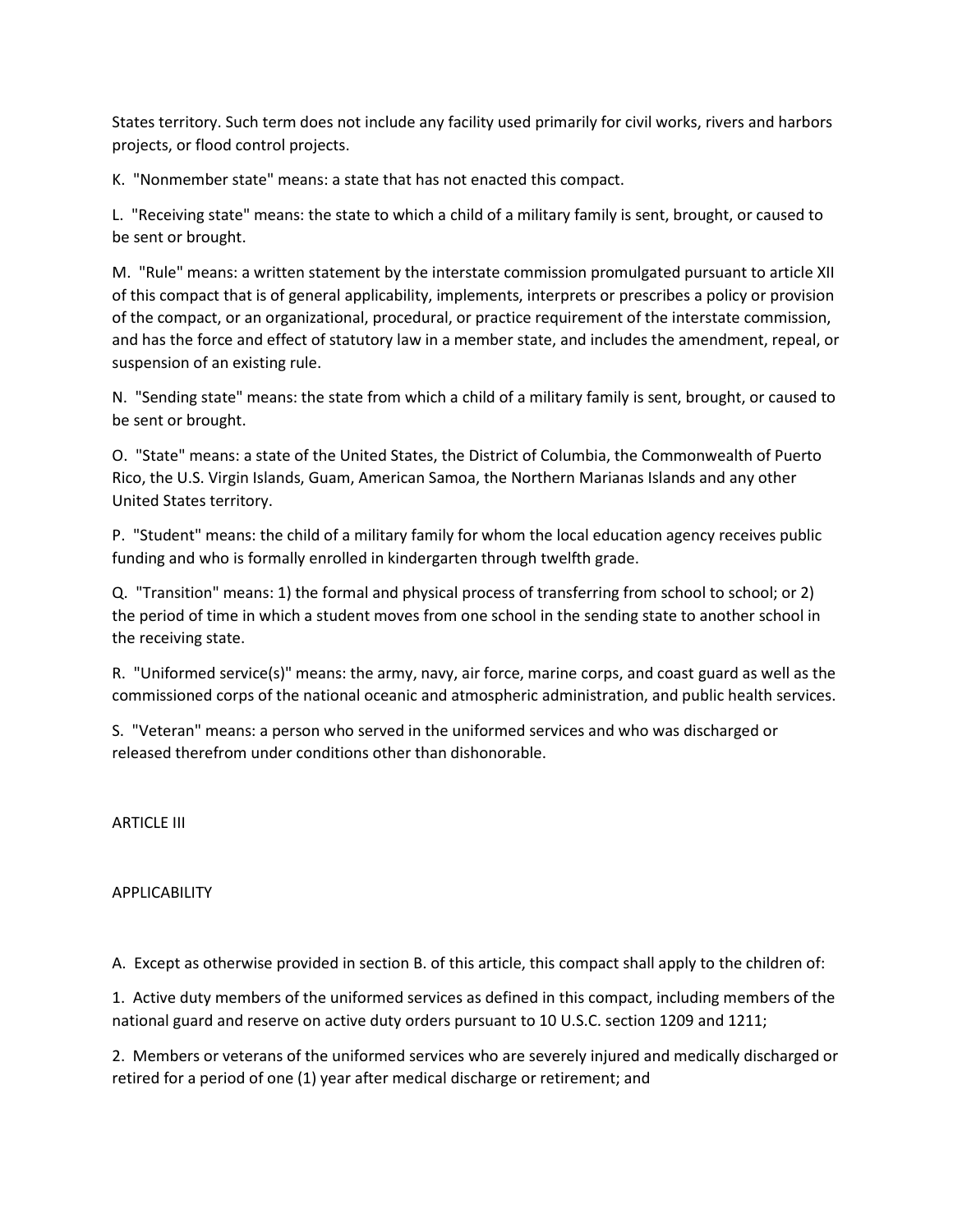3. Members of the uniformed services who die on active duty or as a result of injuries sustained on active duty for a period of one (1) year after death.

B. The provisions of this interstate compact shall only apply to local education agencies as defined in this compact.

C. The provisions of this compact shall not apply to the children of:

1. Inactive members of the national guard and military reserves;

2. Members of the uniformed services now retired, except as provided in section A. of this article;

3. Veterans of the uniformed services, except as provided in section A. of this article; and

4. Other United States department of defense personnel and other federal agency civilian and contract employees not defined as active duty members of the uniformed services.

ARTICLE IV

## EDUCATIONAL RECORDS AND ENROLLMENT

A. Unofficial or "hand-carried" educational records. In the event that official educational records cannot be released to the parents for the purpose of transfer, the custodian of the records in the sending state shall prepare and furnish to the parent a complete set of unofficial educational records containing uniform information as determined by the interstate commission. Upon receipt of the unofficial educational records by a school in the receiving state, the school shall enroll and appropriately place the student based on the information provided in the unofficial records pending validation by the official records, as quickly as possible.

B. Official educational records/transcripts. Simultaneous with the enrollment and conditional placement of the student, the school in the receiving state shall request the student's official educational records from the school in the sending state. Upon receipt of this request, the school in the sending state will process and furnish the official educational records to the school in the receiving state within ten (10) days or within such time as is reasonably determined under the rules promulgated by the interstate commission.

C. Immunizations. Compacting states shall give thirty (30) days from the date of enrollment, or within such time as is reasonably determined under the rules promulgated by the interstate commission, for students to obtain any immunization(s) required by the receiving state. For a series of immunizations, initial vaccinations must be obtained within thirty (30) days or within such time as is reasonably determined under the rules promulgated by the interstate commission.

D. Kindergarten and first grade entrance age. Except as provided for elsewhere in this subsection D., students shall be allowed to continue their enrollment at grade level in the receiving state commensurate with their grade level, including kindergarten, from a local education agency in the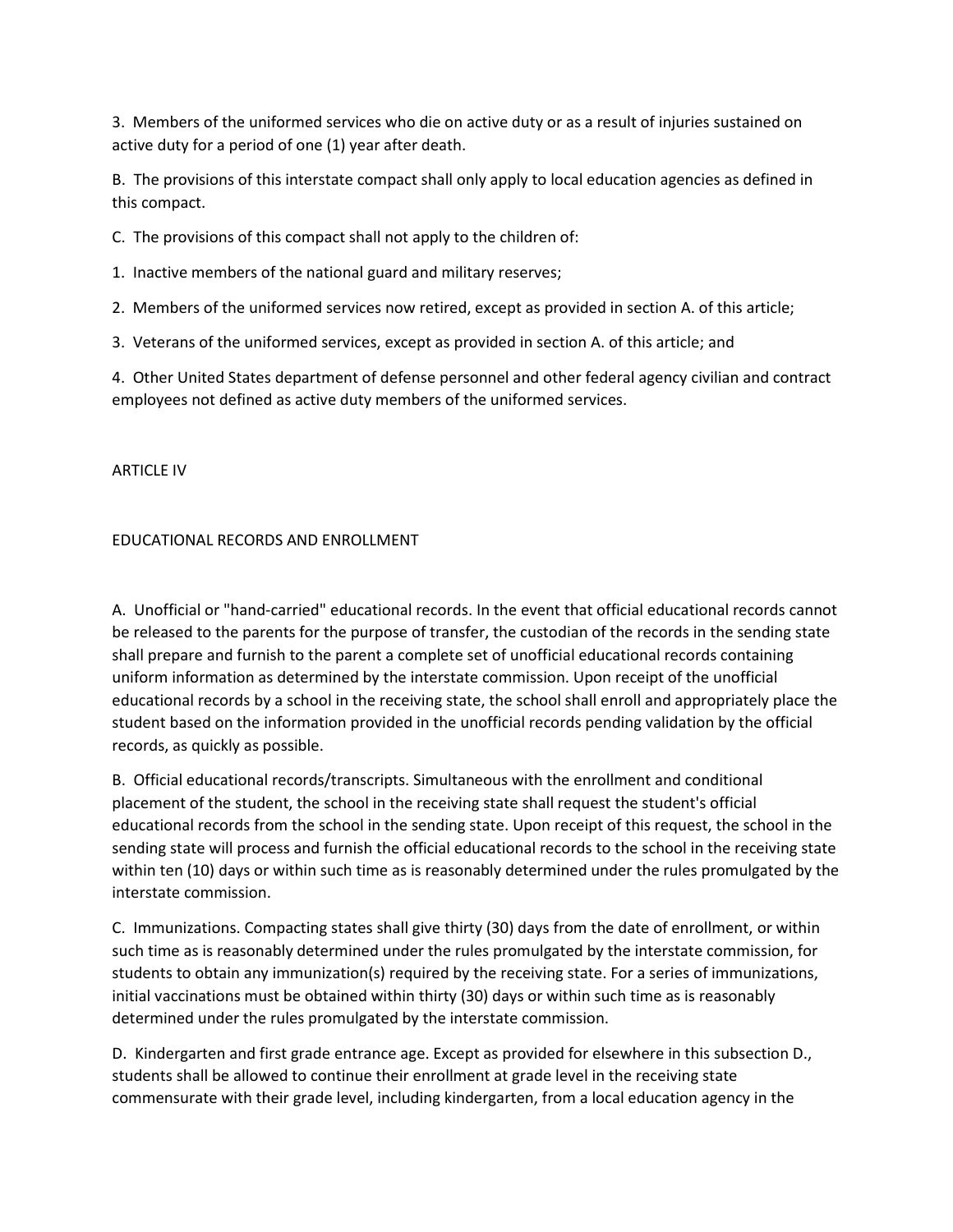sending state at the time of transition. Provided however, that the provisions of section [33-201,](https://legislature.idaho.gov/idstat/Title33/T33CH2SECT33-201.htm) Idaho Code, relating to requirements for kindergarten and first grade shall apply. A student who has satisfactorily completed the prerequisite grade level in the local education agency in the sending state shall be eligible for enrollment in the next highest grade level in the receiving state, regardless of age. A student transferring after the start of the school year in the receiving state shall enter the school in the receiving state on his or her validated level from an accredited school in the sending state.

**ARTICLE V** 

## PLACEMENT AND ATTENDANCE

A. Course placement. When the student transfers before or during the school year, the receiving state school shall initially honor placement of the student in educational courses based on the student's enrollment in the sending state school and/or educational assessments conducted at the school in the sending state if the courses are offered. Course placement includes, but is not limited to, honors, international baccalaureate, advanced placement, vocational, technical and career pathways courses. Continuing the student's academic program from the previous school and promoting placement in academically and career challenging courses should be paramount when considering placement. This does not preclude the school in the receiving state from performing subsequent evaluations to ensure appropriate placement and continued enrollment of the student in the course(s).

B. Educational program placement. The receiving state school shall initially honor placement of the student in educational programs based on current educational assessments conducted at the school in the sending state or participation/placement in like programs in the sending state. Such programs include, but are not limited to: 1) gifted and talented programs; and 2) English as a second language (ESL). This does not preclude the school in the receiving state from performing subsequent evaluations to ensure appropriate placement of the student.

C. Special education services. 1) In compliance with the federal requirements of the individuals with disabilities education act (IDEA), 20 U.S.C.A. section 1400 et seq., the receiving state shall initially provide comparable services to a student with disabilities based on his or her current individualized education program (IEP); and 2) In compliance with the requirements of section 504 of the rehabilitation act, 29 U.S.C.A. section 794, and with title II of the Americans with disabilities act, 42 U.S.C.A. sections 12131-12165, the receiving state shall make reasonable accommodations and modifications to address the needs of incoming students with disabilities, subject to an existing 504 or title II plan, to provide the student with equal access to education. This does not preclude the school in the receiving state from performing subsequent evaluations to ensure appropriate placement of the student.

D. Placement flexibility. Local education agency administrative officials shall have flexibility in waiving course/program prerequisites, or other preconditions for placement in courses/programs offered under the jurisdiction of the local education agency.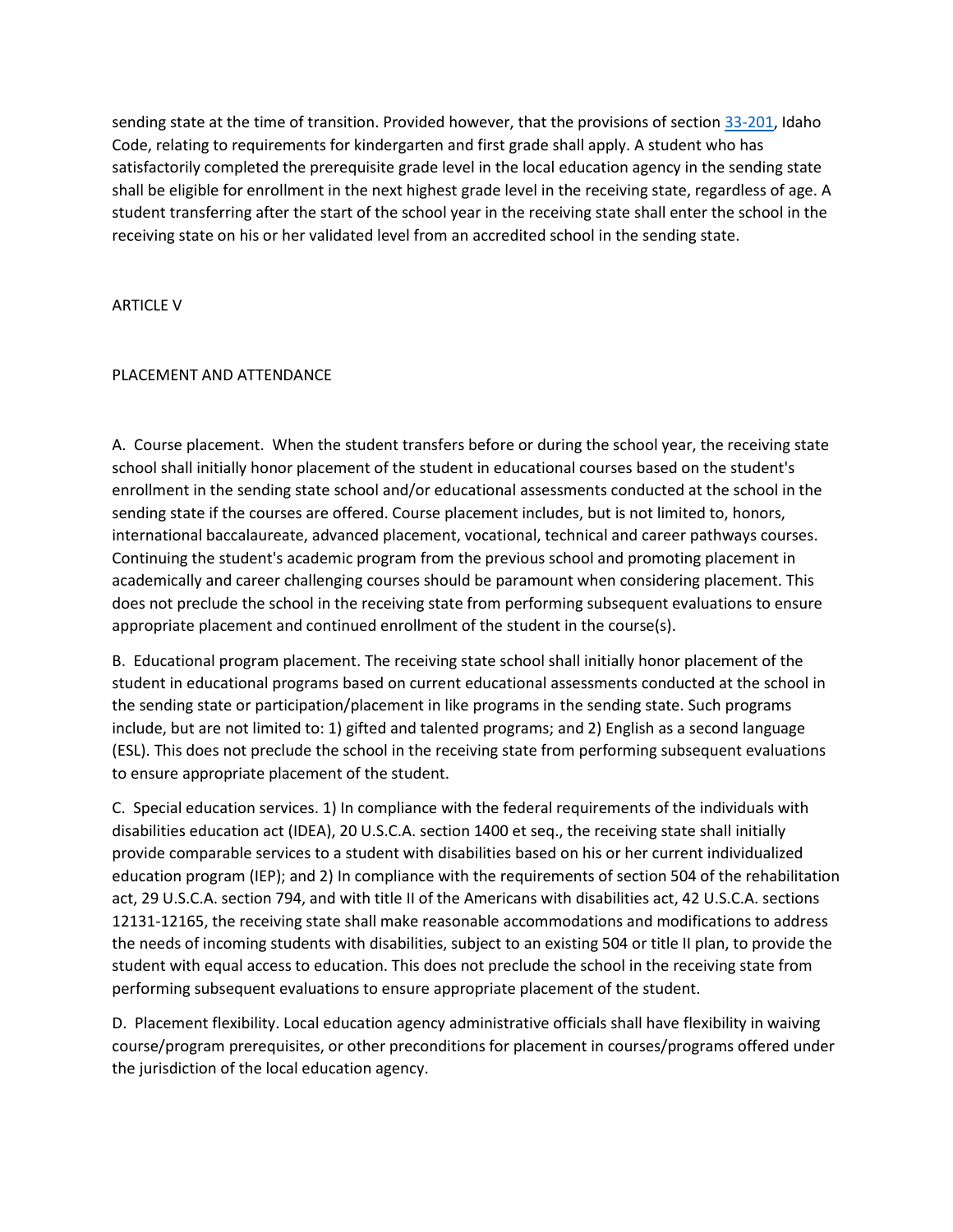E. Absence as related to deployment activities. A student whose parent or legal guardian is an active duty member of the uniformed services, as defined by the compact, and has been called to duty for, is on leave from, or immediately returned from deployment to a combat zone or combat support posting, shall be granted additional excused absences at the discretion of the local education agency superintendent to visit with his or her parent or legal guardian relative to such leave or deployment of the parent or guardian.

**ARTICLE VI** 

**ELIGIBILITY** 

A. Eligibility for enrollment.

1. Special power of attorney, relative to the guardianship of a child of a military family and executed under applicable law shall be sufficient for the purposes of enrollment and all other actions requiring parental participation and consent.

2. A local education agency shall be prohibited from charging local tuition to a transitioning military child placed in the care of a noncustodial parent or other person standing in loco parentis who lives in a jurisdiction other than that of the custodial parent.

3. A transitioning military child, placed in the care of a noncustodial parent or other person standing in loco parentis who lives in a jurisdiction other than that of the custodial parent, may continue to attend the school in which he or she was enrolled while residing with the custodial parent.

B. Eligibility for extracurricular participation. State and local education agencies shall facilitate the opportunity for transitioning military children's inclusion in extracurricular activities, regardless of application deadlines, to the extent they are otherwise qualified.

ARTICLE VII

GRADUATION

In order to facilitate the on-time graduation of children of military families, states and local education agencies shall incorporate the following procedures:

A. Waiver requirements. Local education agency administrative officials shall waive specific courses required for graduation if similar coursework has been satisfactorily completed in another local education agency or shall provide reasonable justification for denial. Should a waiver not be granted to a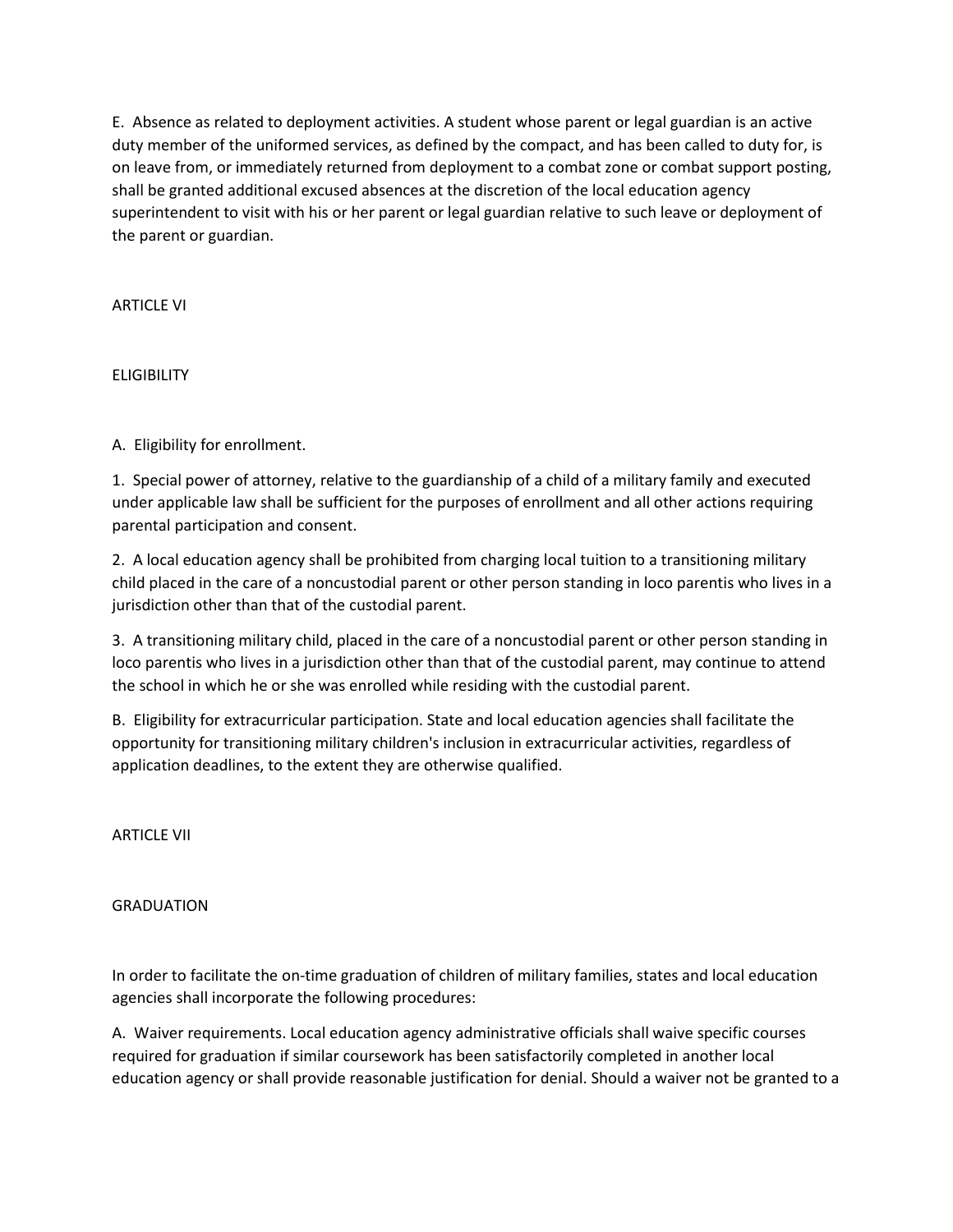student who would qualify to graduate from the sending school, the local education agency shall provide an alternative means of acquiring required coursework so that graduation may occur on time.

B. Exit exams. States shall accept: 1) exit or end-of-course exams required for graduation from the sending state; or 2) national norm-referenced achievement tests; or 3) alternative testing, in lieu of testing requirements for graduation in the receiving state. In the event the above alternatives cannot be accommodated by the receiving state for a student transferring in his or her senior year, then the provisions of article VII, section C. shall apply.

C. Transfers during senior year. Should a military student transferring at the beginning or during his or her senior year be ineligible to graduate from the receiving local education agency after all alternatives have been considered, the sending and receiving local education agencies shall ensure the receipt of a diploma from the sending local education agency, if the student meets the graduation requirements of the sending local education agency. In the event that one (1) of the states in question is not a member of this compact, the member state shall use best efforts to facilitate the on-time graduation of the student in accordance with sections A. and B. of this article.

**ARTICLE VIII** 

## STATE COORDINATION

A. Each member state shall, through the creation of a state council or use of an existing body or board, provide for the coordination among its agencies of government, local education agencies and military installations concerning the state's participation in, and compliance with, this compact and interstate commission activities. While each member state may determine the membership of its own state council, its membership must include at least: the state superintendent of education, a superintendent of a school district with a high concentration of military children, a representative from a military installation, one (1) representative each from the legislative and executive branches of government, and other offices and stakeholder groups the state council deems appropriate. A member state that does not have a school district deemed to contain a high concentration of military children may appoint a superintendent from another school district to represent local education agencies on the state council.

B. The state council of each member state shall appoint or designate a military family education liaison to assist military families and the state in facilitating the implementation of this compact.

C. The compact commissioner responsible for the administration and management of the state's participation in the compact shall be appointed by the governor or as otherwise determined by each member state.

D. The compact commissioner and the military family education liaison designated herein shall be ex officio members of the state council, unless either is already a full voting member of the state council.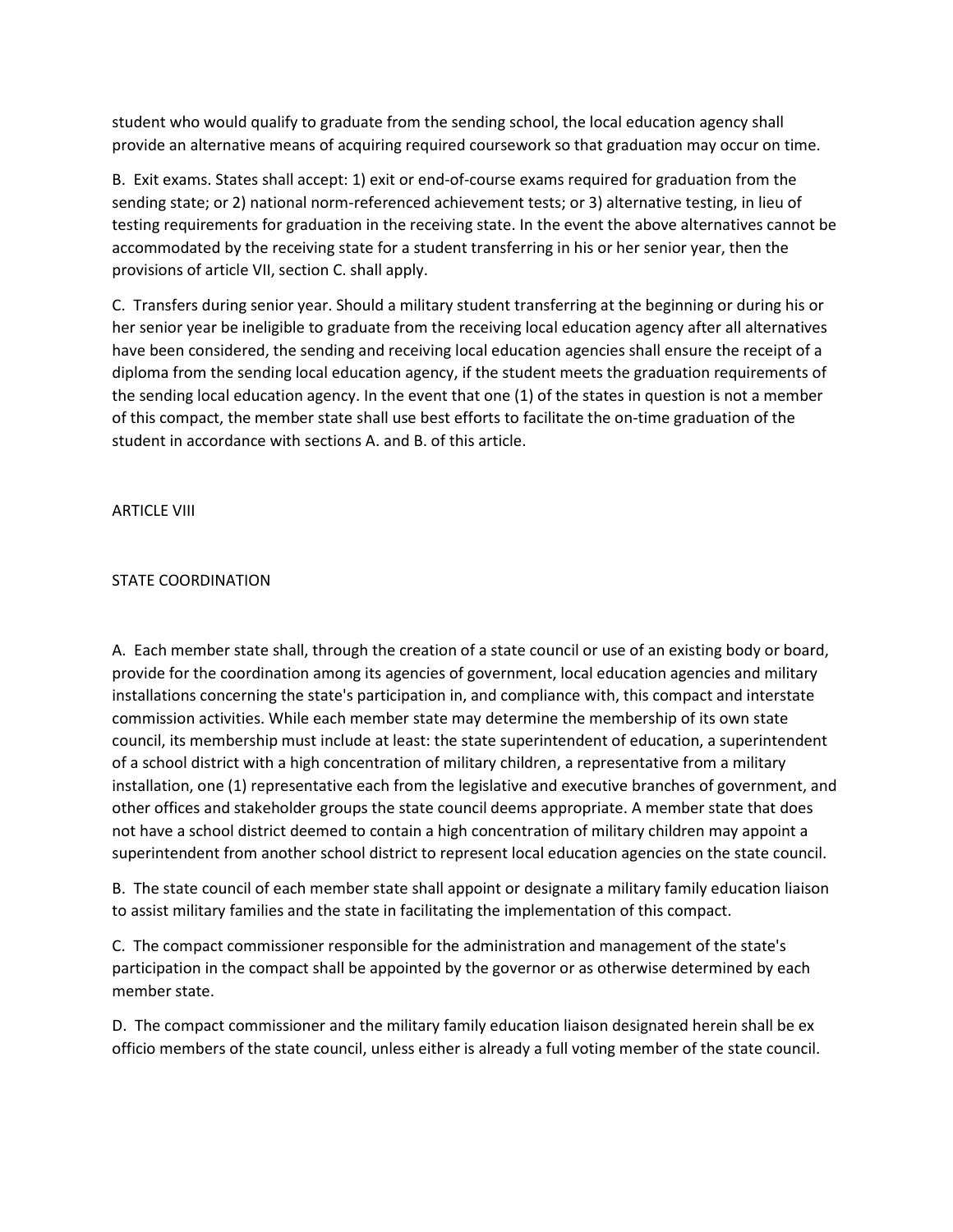### ARTICLE IX

#### INTERSTATE COMMISSION ON EDUCATIONAL OPPORTUNITY FOR MILITARY CHILDREN

The member states hereby create the "Interstate Commission on Educational Opportunity for Military Children." The activities of the interstate commission are the formation of public policy and are a discretionary state function. The interstate commission shall:

A. Be a body corporate and joint agency of the member states and shall have all the responsibilities, powers and duties set forth herein, and such additional powers as may be conferred upon it by a subsequent concurrent action of the respective legislatures of the member states in accordance with the terms of this compact.

B. Consist of one (1) interstate commission voting representative from each member state who shall be that state's compact commissioner.

1. Each member state represented at a meeting of the interstate commission is entitled to one (1) vote.

2. A majority of the total member states shall constitute a quorum for the transaction of business, unless a larger quorum is required by the bylaws of the interstate commission.

3. A representative shall not delegate a vote to another member state. In the event the compact commissioner is unable to attend a meeting of the interstate commission, the governor or state council may delegate voting authority to another person from their state for a specified meeting.

4. The bylaws may provide for meetings of the interstate commission to be conducted by telecommunication or electronic communication.

C. Consist of ex officio, nonvoting representatives who are members of interested organizations. Such ex officio members, as defined in the bylaws, may include, but not be limited to, members of the representative organizations of military family advocates, local education agency officials, parent and teacher groups, the United States department of defense, the education commission of the states, the interstate agreement on the qualification of educational personnel and other interstate compacts affecting the education of children of military members.

D. Meet at least once each calendar year. The chairperson may call additional meetings and, upon the request of a simple majority of the member states, shall call additional meetings.

E. Establish an executive committee, whose members shall include the officers of the interstate commission and such other members of the interstate commission as determined by the bylaws. Members of the executive committee shall serve a one (1) year term. Members of the executive committee shall be entitled to one (1) vote each. The executive committee shall have the power to act on behalf of the interstate commission, with the exception of rulemaking, during periods when the interstate commission is not in session. The executive committee shall oversee the day-to-day activities of the administration of the compact including enforcement and compliance with the provisions of the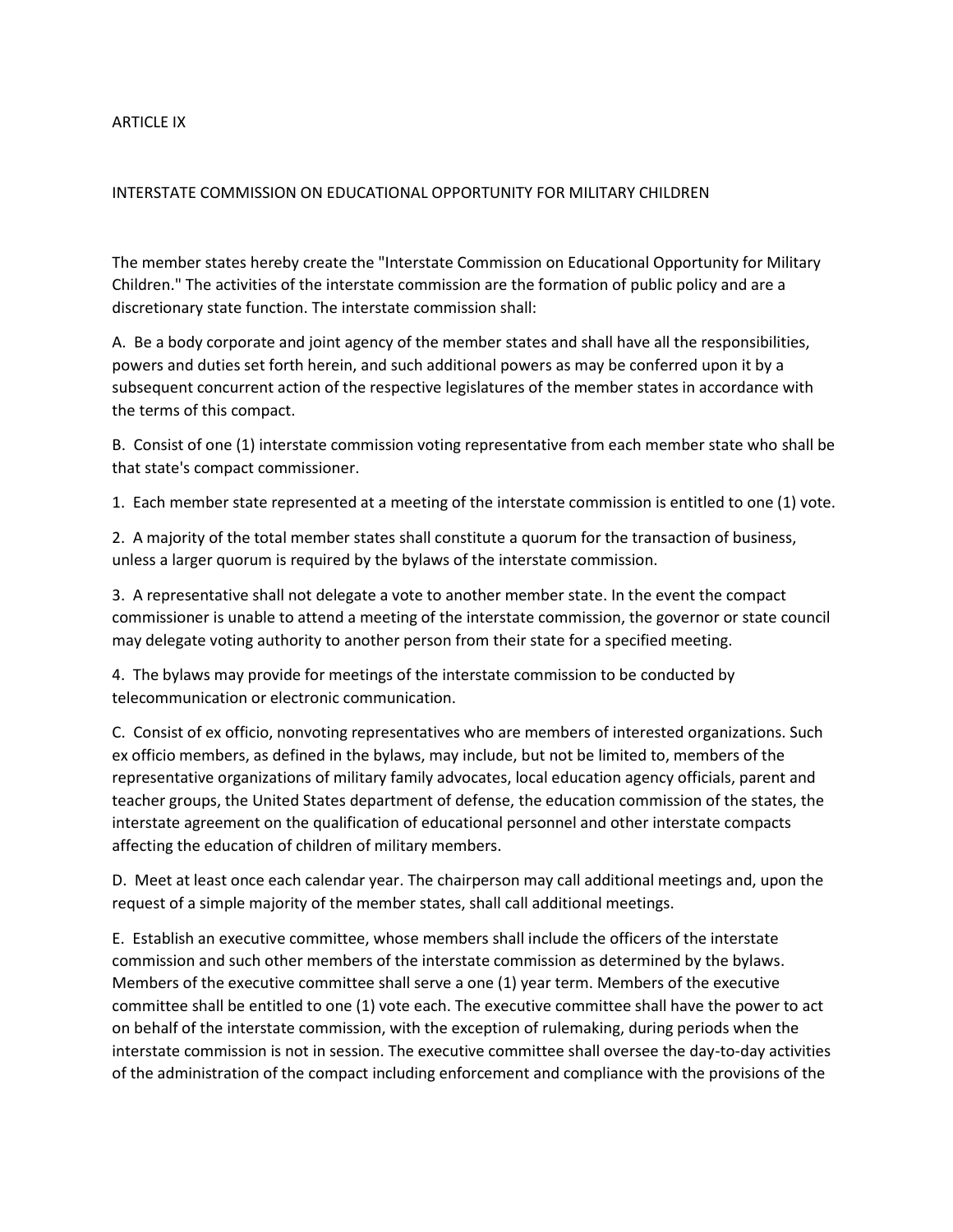compact, its bylaws and rules, and other such duties as deemed necessary. The United States department of defense shall serve as an ex officio, nonvoting member of the executive committee.

F. Establish bylaws and rules that provide for conditions and procedures under which the interstate commission shall make its information and official records available to the public for inspection or copying. The interstate commission may exempt from disclosure information or official records to the extent they would adversely affect personal privacy rights or proprietary interests.

G. Give public notice of all meetings and all meetings shall be open to the public, except as set forth in the rules or as otherwise provided in the compact. The interstate commission and its committees may close a meeting, or portion thereof, where it determines by two-thirds (2/3) vote that an open meeting would be likely to:

1. Relate solely to the interstate commission's internal personnel practices and procedures;

2. Disclose matters specifically exempted from disclosure by federal and state statute;

3. Disclose trade secrets or commercial or financial information which is privileged or confidential;

4. Involve accusing a person of a crime or formally censuring a person;

5. Disclose information of a personal nature where disclosure would constitute a clearly unwarranted invasion of personal privacy;

6. Disclose investigative records compiled for law enforcement purposes; or

7. Specifically relate to the interstate commission's participation in a civil action or other legal proceeding.

H. Shall cause its legal counsel or designee to certify that a meeting may be closed and shall reference each relevant exemptible provision for any meeting, or portion of a meeting, which is closed pursuant to this provision. The interstate commission shall keep minutes which shall fully and clearly describe all matters discussed in a meeting and shall provide a full and accurate summary of actions taken, and the reasons therefore, including a description of the views expressed and the record of a roll call vote. All documents considered in connection with an action shall be identified in such minutes. All minutes and documents of a closed meeting shall remain under seal, subject to release by a majority vote of the interstate commission.

I. Shall collect standardized data concerning the educational transition of the children of military families under this compact as directed through its rules which shall specify the data to be collected, the means of collection and data exchange and reporting requirements. Such methods of data collection, exchange and reporting shall, in so far as is reasonably possible, conform to current technology and coordinate its information functions with the appropriate custodian of records as identified in the bylaws and rules.

J. Shall create a process that permits military officials, education officials and parents to inform the interstate commission if and when there are alleged violations of the compact or its rules or when issues subject to the jurisdiction of the compact or its rules are not addressed by the state or local education agency. This section shall not be construed to create a private right of action against the interstate commission or any member state.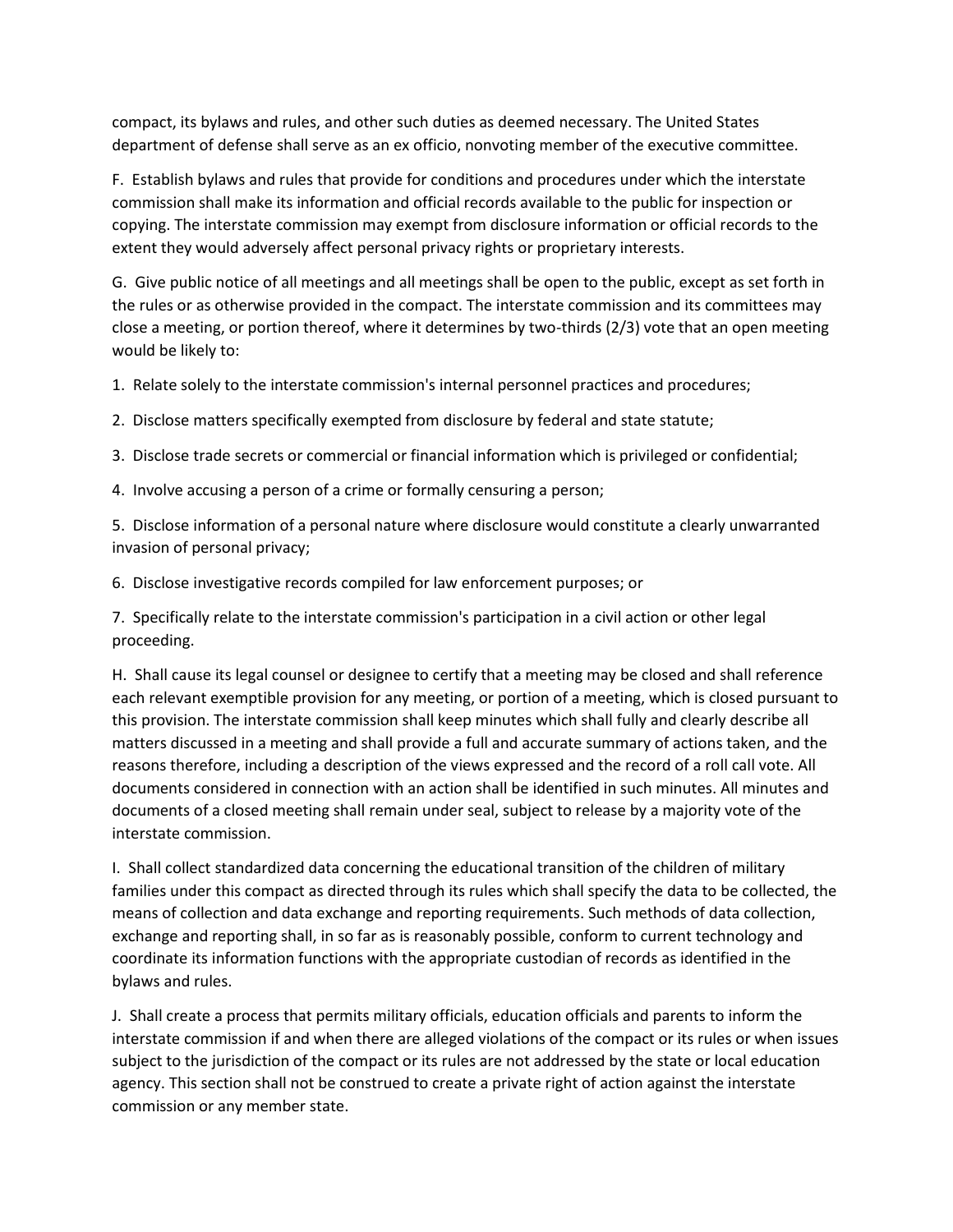### ARTICLE X

### POWERS AND DUTIES OF THE INTERSTATE COMMISSION

The interstate commission shall have the following powers:

A. To provide for dispute resolution among member states.

B. To promulgate rules and take all necessary actions to effect the goals, purposes and obligations as enumerated in this compact. The rules shall have the force and effect of statutory law and shall be binding in the compact states to the extent and in the manner provided in this compact.

C. To issue, upon request of a member state, advisory opinions concerning the meaning or interpretation of the interstate compact, its bylaws, rules and actions.

D. To enforce compliance with the compact provisions, the rules promulgated by the interstate commission, and the bylaws, using all necessary and proper means including, but not limited to, the use of judicial process.

E. To establish and maintain offices which shall be located within one or more of the member states.

F. To purchase and maintain insurance and bonds.

G. To borrow, accept, hire or contract for services of personnel.

H. To establish and appoint committees including, but not limited to, an executive committee as required by article IX, section E., which shall have the power to act on behalf of the interstate commission in carrying out its powers and duties hereunder.

I. To elect or appoint such officers, attorneys, employees, agents, or consultants, and to fix their compensation, define their duties and determine their qualifications; and to establish the interstate commission's personnel policies and programs relating to conflicts of interest, rates of compensation, and qualifications of personnel.

J. To accept any and all donations and grants of money, equipment, supplies, materials, and services, and to receive, utilize, and dispose of it.

K. To lease, purchase, accept contributions or donations of, or otherwise to own, hold, improve or use any property, real, personal, or mixed.

L. To sell, convey, mortgage, pledge, lease, exchange, abandon, or otherwise dispose of any property, real, personal or mixed.

M. To establish a budget and make expenditures.

N. To adopt a seal and bylaws governing the management and operation of the interstate commission.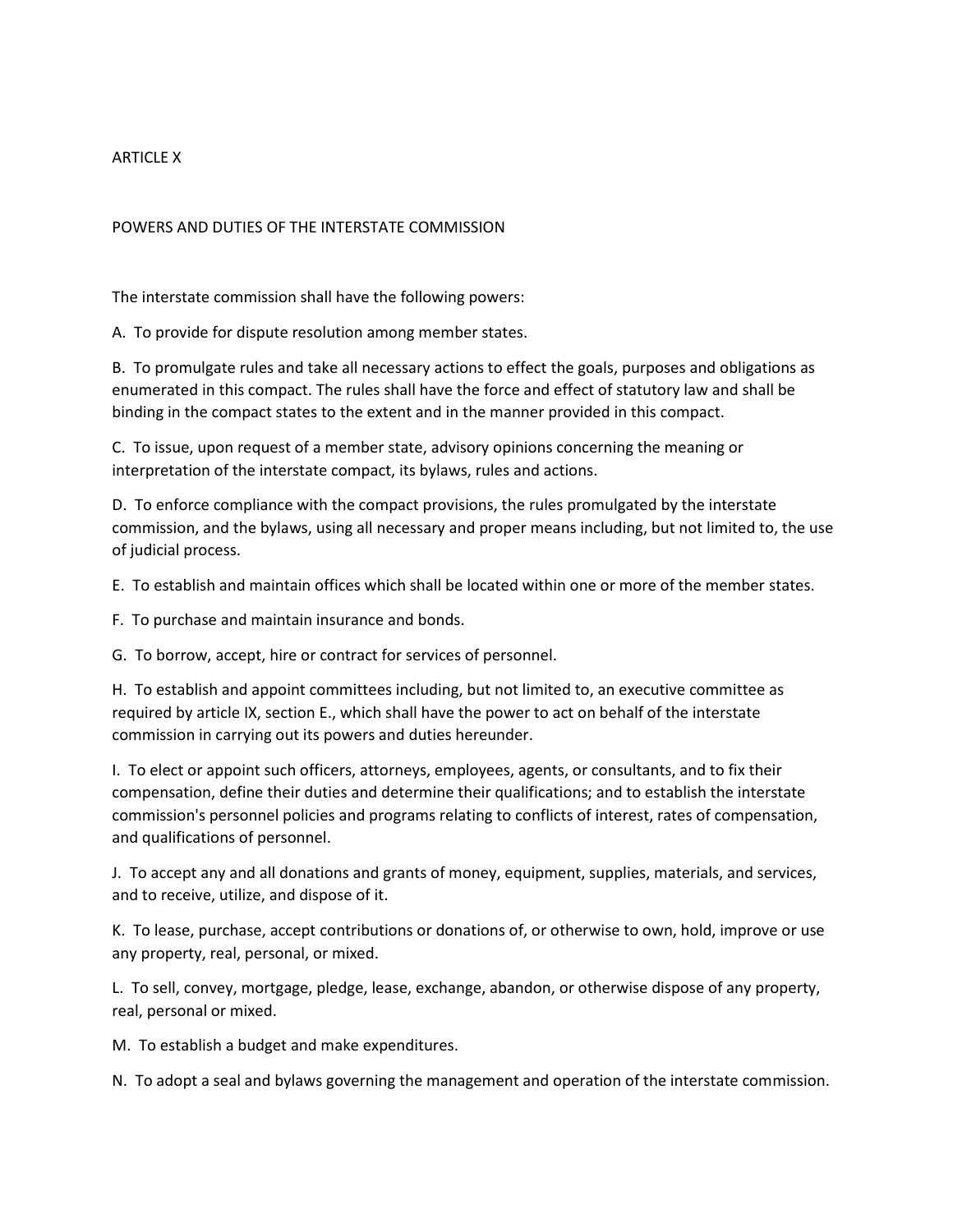O. To report annually to the legislatures, governors, judiciary, and state councils of the member states concerning the activities of the interstate commission during the preceding year. Such reports shall also include any recommendations that may have been adopted by the interstate commission.

P. To coordinate education, training and public awareness regarding the compact, its implementation and operation for officials and parents involved in such activity.

Q. To establish uniform standards for the reporting, collecting and exchanging of data.

R. To maintain corporate books and records in accordance with the bylaws.

S. To perform such functions as may be necessary or appropriate to achieve the purposes of this compact.

T. To provide for the uniform collection and sharing of information between and among member states, schools and military families under this compact.

### ARTICLE XI

## ORGANIZATION AND OPERATION OF THE INTERSTATE COMMISSION

A. The interstate commission shall, by a majority of the members present and voting, within twelve (12) months after the first interstate commission meeting, adopt bylaws to govern its conduct as may be necessary or appropriate to carry out the purposes of the compact including, but not limited to:

1. Establishing the fiscal year of the interstate commission;

2. Establishing an executive committee and such other committees as may be necessary;

3. Providing for the establishment of committees and for governing any general or specific delegation of authority or function of the interstate commission;

4. Providing reasonable procedures for calling and conducting meetings of the interstate commission and ensuring reasonable notice of each such meeting;

5. Establishing the titles and responsibilities of the officers and staff of the interstate commission;

6. Providing a mechanism for concluding the operations of the interstate commission and the return of surplus funds that may exist upon the termination of the compact after the payment and reserving of all of its debts and obligations.

7. Providing "start up" rules for initial administration of the compact.

B. The interstate commission shall, by a majority of the members, elect annually from among its members a chairperson, a vice-chairperson, and a treasurer, each of whom shall have such authority and duties as may be specified in the bylaws. The chairperson or, in the chairperson's absence or disability, the vice-chairperson shall preside at all meetings of the interstate commission. The officers so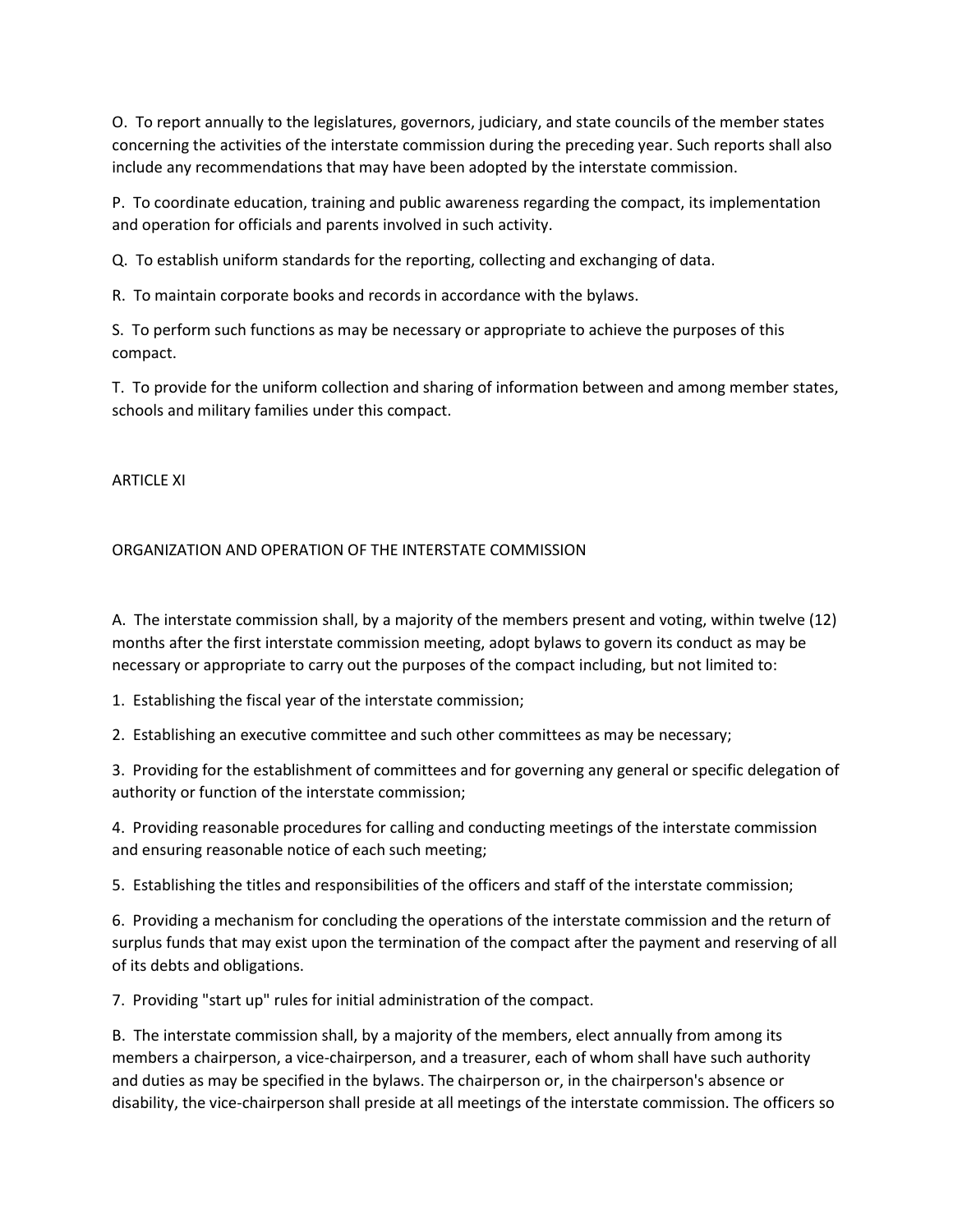elected shall serve without compensation or remuneration from the interstate commission; provided that, subject to the availability of budgeted funds, the officers shall be reimbursed for ordinary and necessary costs and expenses incurred by them in the performance of their responsibilities as officers of the interstate commission.

C. Executive committee, officers and personnel.

1. The executive committee shall have such authority and duties as may be set forth in the bylaws including, but not limited to:

a. Managing the affairs of the interstate commission in a manner consistent with the bylaws and purposes of the interstate commission;

b. Overseeing an organizational structure within, and appropriate procedures for, the interstate commission to provide for the creation of rules, operating procedures, and administrative and technical support functions; and

c. Planning, implementing, and coordinating communications and activities with other state, federal and local government organizations in order to advance the goals of the interstate commission.

2. The executive committee may, subject to the approval of the interstate commission, appoint or retain an executive director for such period, upon such terms and conditions and for such compensation, as the interstate commission may deem appropriate. The executive director shall serve as secretary to the interstate commission, but shall not be a member of the interstate commission. The executive director shall hire and supervise such other persons as may be authorized by the interstate commission.

D. The interstate commission's executive director and its employees shall be immune from suit and liability, either personally or in their official capacity, for a claim for damage to or loss of property or personal injury or other civil liability caused or arising out of or relating to an actual or alleged act, error, or omission that occurred, or that such person had a reasonable basis for believing occurred, within the scope of interstate commission employment, duties, or responsibilities; provided, that such person shall not be protected from suit or liability for damage, loss, injury, or liability caused by the intentional or willful and wanton misconduct of such person.

1. The liability of the interstate commission's executive director and employees or interstate commission representatives, acting within the scope of such person's employment or duties for acts, errors, or omissions occurring within such person's state, may not exceed the limits of liability set forth under the constitution and laws of that state for state officials, employees, and agents. The interstate commission is considered to be an instrumentality of the states for the purposes of any such action. Nothing in this subsection shall be construed to protect such person from suit or liability for damage, loss, injury, or liability caused by the intentional or willful and wanton misconduct of such person.

2. The interstate commission shall defend the executive director and its employees and, subject to the approval of the attorney general or other appropriate legal counsel of the member state represented by an interstate commission representative, shall defend such interstate commission representative in any civil action seeking to impose liability arising out of an actual or alleged act, error or omission that occurred within the scope of interstate commission employment, duties or responsibilities, or that the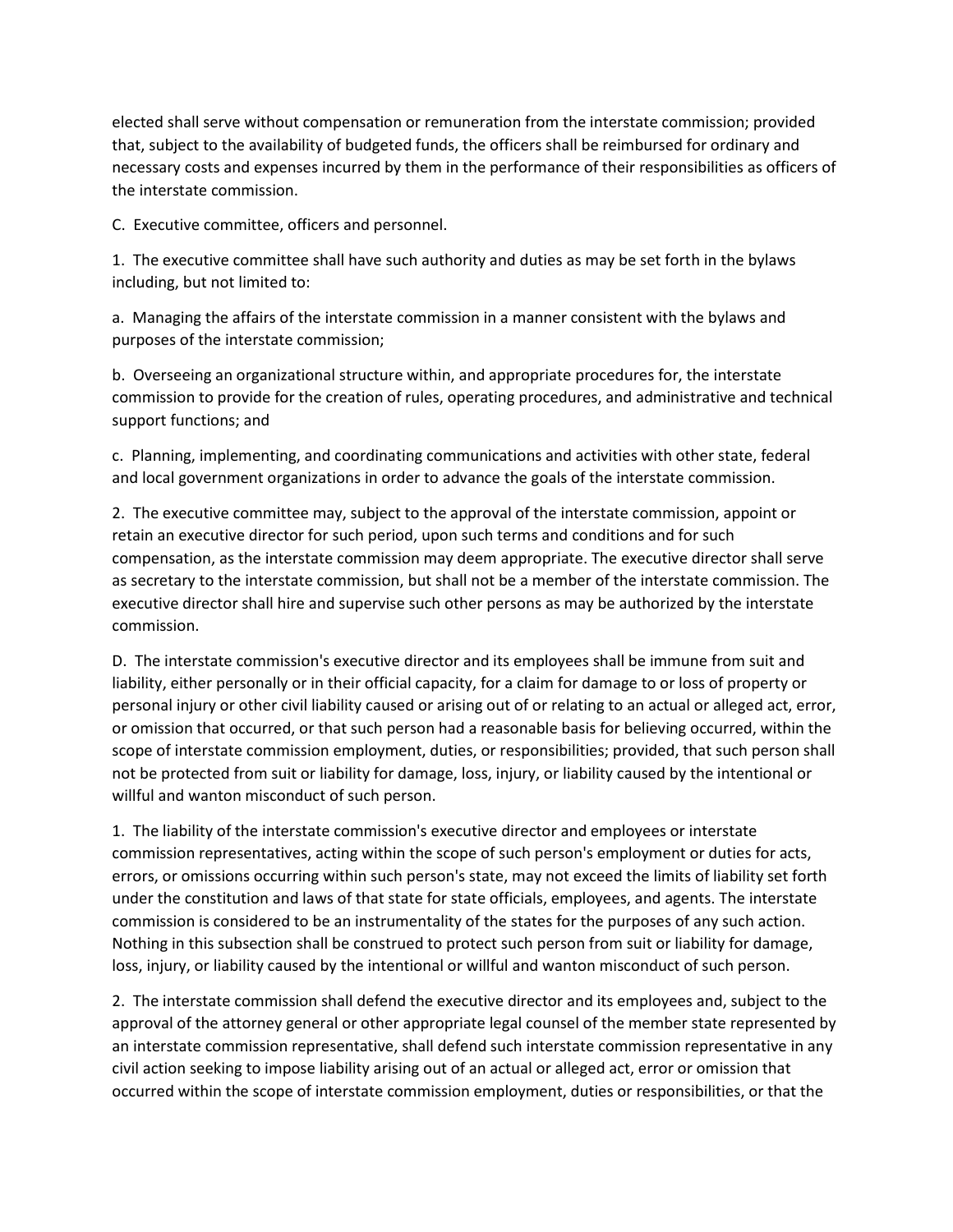defendant had a reasonable basis for believing occurred within the scope of interstate commission employment, duties, or responsibilities, provided that the actual or alleged act, error, or omission did not result from intentional or willful and wanton misconduct on the part of such person.

3. To the extent not covered by the state involved, member state, or the interstate commission, the representatives or employees of the interstate commission shall be held harmless in the amount of a settlement or judgment, including attorney's fees and costs, obtained against such persons arising out of an actual or alleged act, error, or omission that occurred within the scope of interstate commission employment, duties, or responsibilities, or that such persons had a reasonable basis for believing occurred within the scope of interstate commission employment, duties, or responsibilities, provided that the actual or alleged act, error, or omission did not result from intentional or willful and wanton misconduct on the part of such persons.

### ARTICLE XII

## RULEMAKING FUNCTIONS OF THE INTERSTATE COMMISSION

A. Rulemaking authority. The interstate commission shall promulgate reasonable rules in order to effectively and efficiently achieve the purposes of this compact. Notwithstanding the foregoing, in the event the interstate commission exercises its rulemaking authority in a manner that is beyond the scope of the purposes of this act, or the powers granted hereunder, then such an action by the interstate commission shall be invalid and have no force or effect.

B. Rulemaking procedure. Rules shall be made pursuant to a rulemaking process that substantially conforms to the model state administrative procedure act of 1981, as amended, as may be appropriate to the operations of the interstate commission.

C. Not later than thirty (30) days after a rule is promulgated, any person may file a petition for judicial review of the rule; provided, that the filing of such a petition shall not stay or otherwise prevent the rule from becoming effective unless the court finds that the petitioner has a substantial likelihood of success. The court shall give deference to the actions of the interstate commission consistent with applicable law and shall not find the rule to be unlawful if the rule represents a reasonable exercise of the interstate commission's authority.

D. If a majority of the legislatures of the compacting states rejects a rule by enactment of a statute or resolution in the same manner used to adopt the compact, then such rule shall have no further force and effect in any compacting state.

ARTICLE XIII

OVERSIGHT, ENFORCEMENT AND DISPUTE RESOLUTION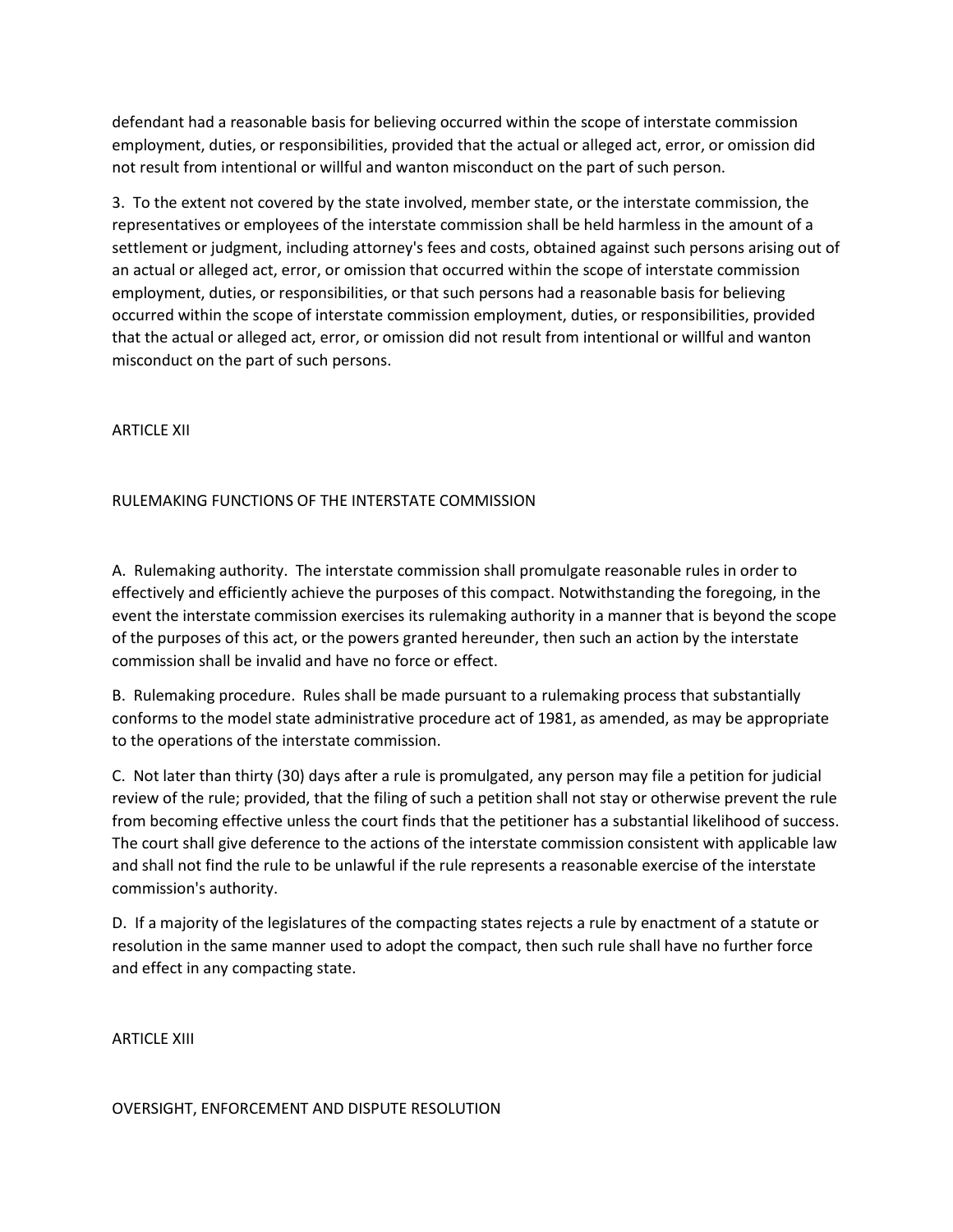A. Oversight 1. The executive, legislative and judicial branches of state government in each member state shall enforce this compact and shall take all actions necessary and appropriate to effectuate the compact's purposes and intent. The provisions of this compact and the rules promulgated hereunder shall have standing as statutory law.

2. All courts shall take judicial notice of the compact and the rules in any judicial or administrative proceeding in a member state pertaining to the subject matter of this compact which may affect the powers, responsibilities or actions of the interstate commission.

3. The interstate commission shall be entitled to receive all service of process in any such proceeding, and shall have standing to intervene in the proceeding for all purposes. Failure to provide service of process to the interstate commission shall render a judgment or order void as to the interstate commission, this compact or promulgated rules.

B. Default, technical assistance, suspension and termination. If the interstate commission determines that a member state has defaulted in the performance of its obligations or responsibilities under this compact, or the bylaws or promulgated rules, the interstate commission shall:

1. Provide written notice to the defaulting state and other member states of the nature of the default, the means of curing the default and any action taken by the interstate commission. The interstate commission shall specify the conditions by which the defaulting state must cure its default.

2. Provide remedial training and specific technical assistance regarding the default.

3. If the defaulting state fails to cure the default, the defaulting state shall be terminated from the compact upon an affirmative vote of a majority of the member states and all rights, privileges and benefits conferred by this compact shall be terminated from the effective date of termination. A cure of the default does not relieve the offending state of obligations or liabilities incurred during the period of the default.

4. Suspension or termination of membership in the compact shall be imposed only after all other means of securing compliance have been exhausted. Notice of intent to suspend or terminate shall be given by the interstate commission to the governor, the majority and minority leaders of the defaulting state's legislature, and each of the member states.

5. The state which has been suspended or terminated is responsible for all assessments, obligations and liabilities incurred through the effective date of suspension or termination, including obligations, the performance of which extends beyond the effective date of suspension or termination.

6. The interstate commission shall not bear any costs relating to any state that has been found to be in default or which has been suspended or terminated from the compact, unless otherwise mutually agreed upon in writing between the interstate commission and the defaulting state.

7. The defaulting state may appeal the action of the interstate commission by petitioning the United States district court for the District of Columbia or the federal district where the interstate commission has its principal offices. The prevailing party shall be awarded all costs of such litigation including reasonable attorney's fees.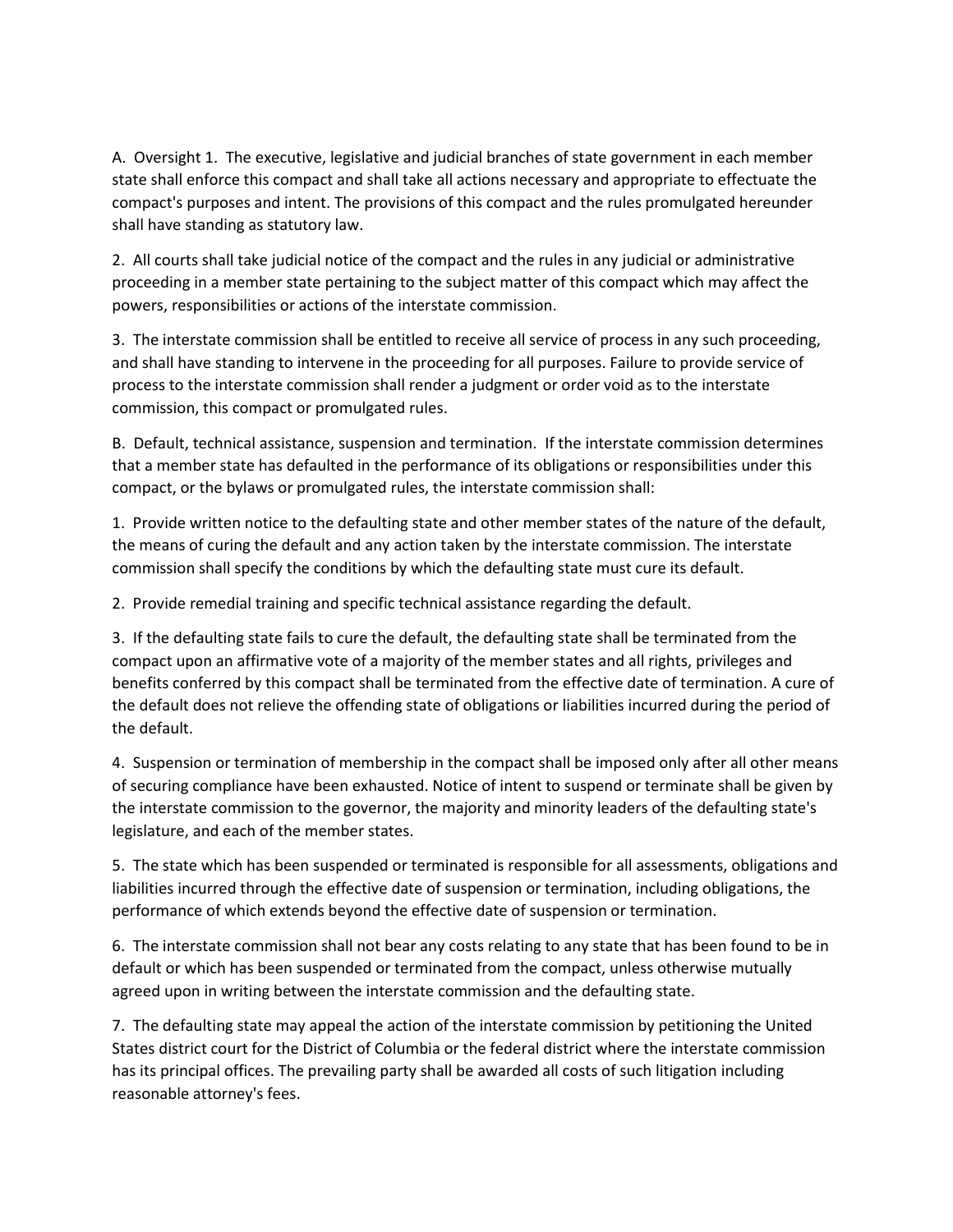C. Dispute resolution. 1. The interstate commission shall attempt, upon the request of a member state, to resolve disputes which are subject to the compact and which may arise among member states and between member and nonmember states.

2. The interstate commission shall promulgate a rule providing for both mediation and binding dispute resolution for disputes as appropriate.

D. Enforcement. 1. The interstate commission, in the reasonable exercise of its discretion, shall enforce the provisions and rules of this compact.

2. The interstate commission may, by majority vote of the members, initiate legal action in the United States district court for the District of Columbia or, at the discretion of the interstate commission, in the federal district where the interstate commission has its principal offices, to enforce compliance with the provisions of the compact, its promulgated rules and bylaws, against a member state in default. The relief sought may include both injunctive relief and damages. In the event judicial enforcement is necessary, the prevailing party shall be awarded all costs of such litigation including reasonable attorney's fees.

3. The remedies herein shall not be the exclusive remedies of the interstate commission. The interstate commission may avail itself of any other remedies available under state law or the regulation of a profession.

ARTICLE XIV

FINANCING OF THE INTERSTATE COMMISSION

A. The interstate commission shall pay or provide for the payment of the reasonable expenses of its establishment, organization and ongoing activities.

B. The interstate commission may levy on and collect an annual assessment from each member state to cover the cost of the operations and activities of the interstate commission and its staff which must be in a total amount sufficient to cover the interstate commission's annual budget as approved each year. The aggregate annual assessment amount shall be allocated based upon a formula to be determined by the interstate commission, which shall promulgate a rule binding upon all member states.

C. The interstate commission shall not incur obligations of any kind prior to securing the funds adequate to meet the same; nor shall the interstate commission pledge the credit of any of the member states, except by and with the authority of the member state.

D. The interstate commission shall keep accurate accounts of all receipts and disbursements. The receipts and disbursements of the interstate commission shall be subject to the audit and accounting procedures established under its bylaws. However, all receipts and disbursements of funds handled by the interstate commission shall by audited yearly by a certified or licensed public accountant and the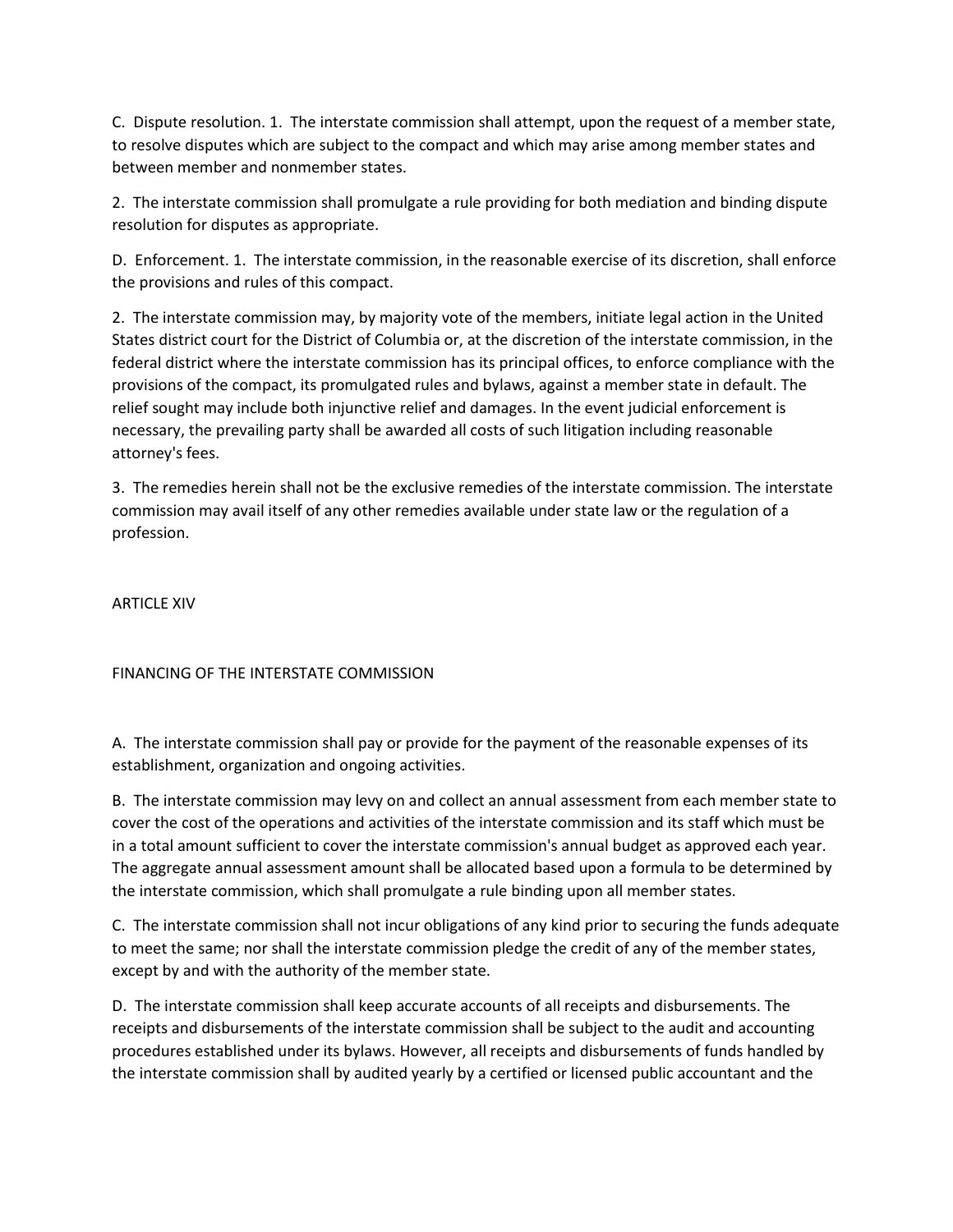report of the audit shall be included in and become part of the annual report of the interstate commission.

ARTICLE XV

## MEMBER STATES, EFFECTIVE DATE AND AMENDMENT

A. Any state is eligible to become a member state.

B. The compact shall become effective and binding upon legislative enactment of the compact into law by no less than ten (10) of the states. The effective date shall be no earlier than December 1, 2007. Thereafter, it shall become effective and binding as to any other member state upon enactment of the compact into law by that state. The governors of nonmember states or their designees shall be invited to participate in the activities of the interstate commission on a nonvoting basis prior to adoption of the compact by all states.

C. The interstate commission may propose amendments to the compact for enactment by the member states. No amendment shall become effective and binding upon the interstate commission and the member states unless and until it is enacted into law by unanimous consent of the member states.

ARTICLE XVI

### WITHDRAWAL AND DISSOLUTION

A. Withdrawal. 1. Once effective, the compact shall continue in force and remain binding upon each and every member state; provided that a member state may withdraw from the compact by specifically repealing the statute which enacted the compact into law.

2. Withdrawal from this compact shall be by the enactment of a statute repealing the same, but shall not take effect until one (1) year after the effective date of such statute and until written notice of the withdrawal has been given by the withdrawing state to the governor of each other member jurisdiction.

3. The withdrawing state shall immediately notify the chairperson of the interstate commission in writing upon the introduction of legislation repealing this compact in the withdrawing state. The interstate commission shall notify the other member states of the withdrawing state's intent to withdraw within sixty (60) days of its receipt thereof.

4. The withdrawing state is responsible for all assessments, obligations and liabilities incurred through the effective date of withdrawal, including obligations, the performance of which extend beyond the effective date of withdrawal.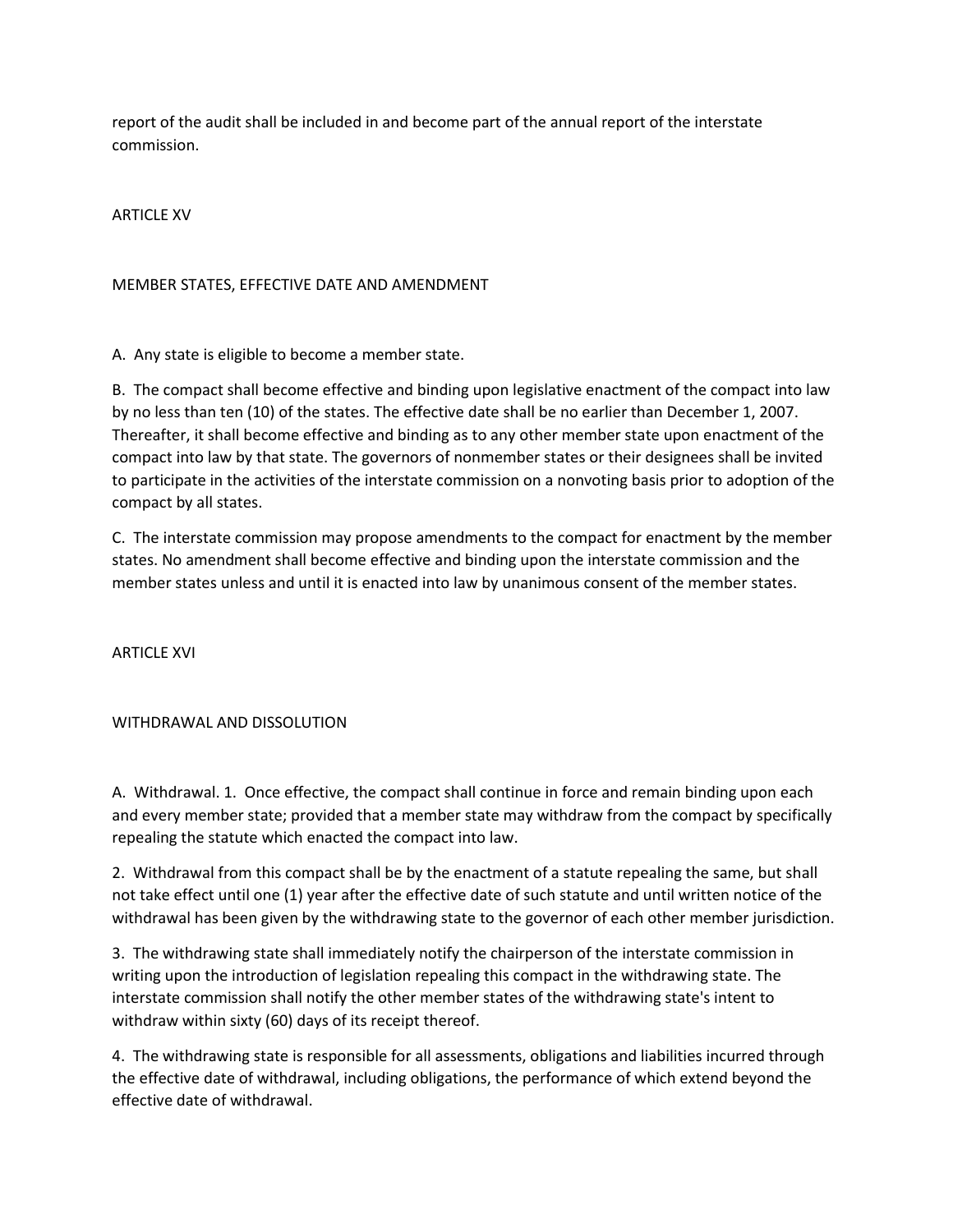5. Reinstatement following withdrawal of a member state shall occur upon the withdrawing state reenacting the compact or upon such later date as determined by the interstate commission.

B. Dissolution of compact. 1. This compact shall dissolve effective upon the date of the withdrawal or default of the member state which reduces the membership in the compact to one (1) member state.

2. Upon the dissolution of this compact, the compact becomes null and void and shall be of no further force or effect, and the business and affairs of the interstate commission shall be concluded and surplus funds shall be distributed in accordance with the bylaws.

### ARTICLE XVII

# SEVERABILITY AND CONSTRUCTION

A. The provisions of this compact shall be severable, and if any phrase, clause, sentence or provision is deemed unenforceable, the remaining provisions of the compact shall be enforceable.

B. The provisions of this compact shall be liberally construed to effectuate its purposes.

C. Nothing in this compact shall be construed to prohibit the applicability of other interstate compacts to which the states are members.

ARTICLE XVIII

### BINDING EFFECT OF COMPACT AND OTHER LAWS

A. Other laws. 1. Nothing herein prevents the enforcement of any other law of a member state that is not inconsistent with this compact.

2. All member states' laws conflicting with this compact are superseded to the extent of the conflict.

B. Binding effect of the compact. 1. All lawful actions of the interstate commission, including all rules and bylaws promulgated by the interstate commission, are binding upon the member states.

2. All agreements between the interstate commission and the member states are binding in accordance with their terms.

3. In the event any provision of this compact exceeds the constitutional limits imposed on the legislature of any member state, such provision shall be ineffective to the extent of the conflict with the constitutional provision in question in that member state.